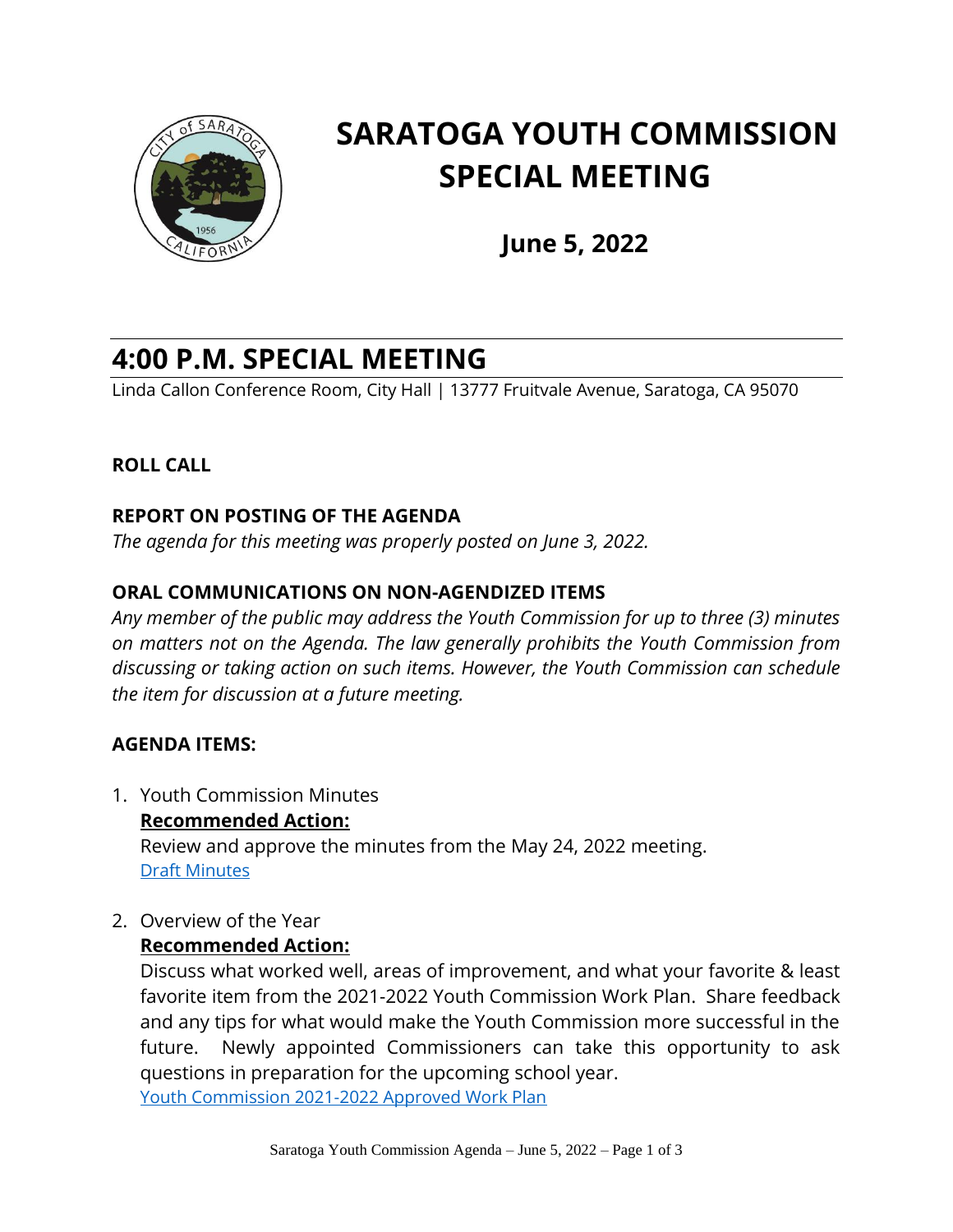3. Work Plan 2022-2023

# **Recommended Action:**

Discuss ideas or topic areas of interest to propose in the 2022-2023 Youth Commission work plan that will be further discussed at the Youth Commission Training in August 2022.

4. Pizza & Politics 2022

#### **Recommended Action:**

Receive possible dates and overview of the Pizza & Politics 2022 event that the Commission has co-hosted with the teens from Campbell and Cupertino during even years. Pizza & Politics would likely be scheduled early to mid-October 2022 if there is a 2022 event.

5. Youth Commission Training 2022

#### **Recommended Action:**

The Youth Commission Training is scheduled for August 23, 2022. [Commission Handbook 2021](https://legistarweb-production.s3.amazonaws.com/uploads/attachment/attachment/1410589/Commission_Handbook_2021.pdf)

# **ADJOURNMENT**

# **CERTIFICATE OF POSTING OF THE AGENDA, DISTRIBUTION OF THE AGENDA PACKET, COMPLIANCE WITH AMERICANS WITH DISABILITIES ACT**

*I, Kayla Nakamoto, Administrative Analyst for the City of Saratoga, declare that the foregoing agenda for the meeting of the Youth Commission was posted and available for review on June 3, 2022 at the City of Saratoga, 13777 Fruitvale Avenue, Saratoga, California and on the City's website at [www.saratoga.ca.us.](https://protect-us.mimecast.com/s/bAn5CrkEm2FxLjQS7J9kT?domain=saratoga.ca.us)* 

*Signed this 3 rd day of June 2022 at Saratoga, California.* 

*Kayla Nakamoto, Administrative Analyst*

*In accordance with the Ralph M. Brown Act, copies of the staff reports and other materials provided to the Youth Commission by City staff in connection with this agenda, copies of materials distributed to the Youth Commission concurrently with the posting of the agenda, and materials distributed to the Youth Commission by staff after the posting of the agenda are available on the City Website at [www.saratoga.ca.us.](https://protect-us.mimecast.com/s/bAn5CrkEm2FxLjQS7J9kT?domain=saratoga.ca.us) Following removal of State and local shelter in place orders these materials will be available for review in the office of the City Clerk at 13777 Fruitvale Avenue, Saratoga, California.* 

*In Compliance with the Americans with Disabilities Act, if you need assistance to participate in this meeting, please contact the City Clerk at [bavrit@saratoga.ca.us](mailto:bavrit@saratoga.ca.us) or calling 408.868.1216 as soon as possible before the meeting. The City will use its best efforts to provide reasonable accommodations to provide as much accessibility as possible while also maintaining public safety. [28 CFR 35.102-35.104 ADA title II]*